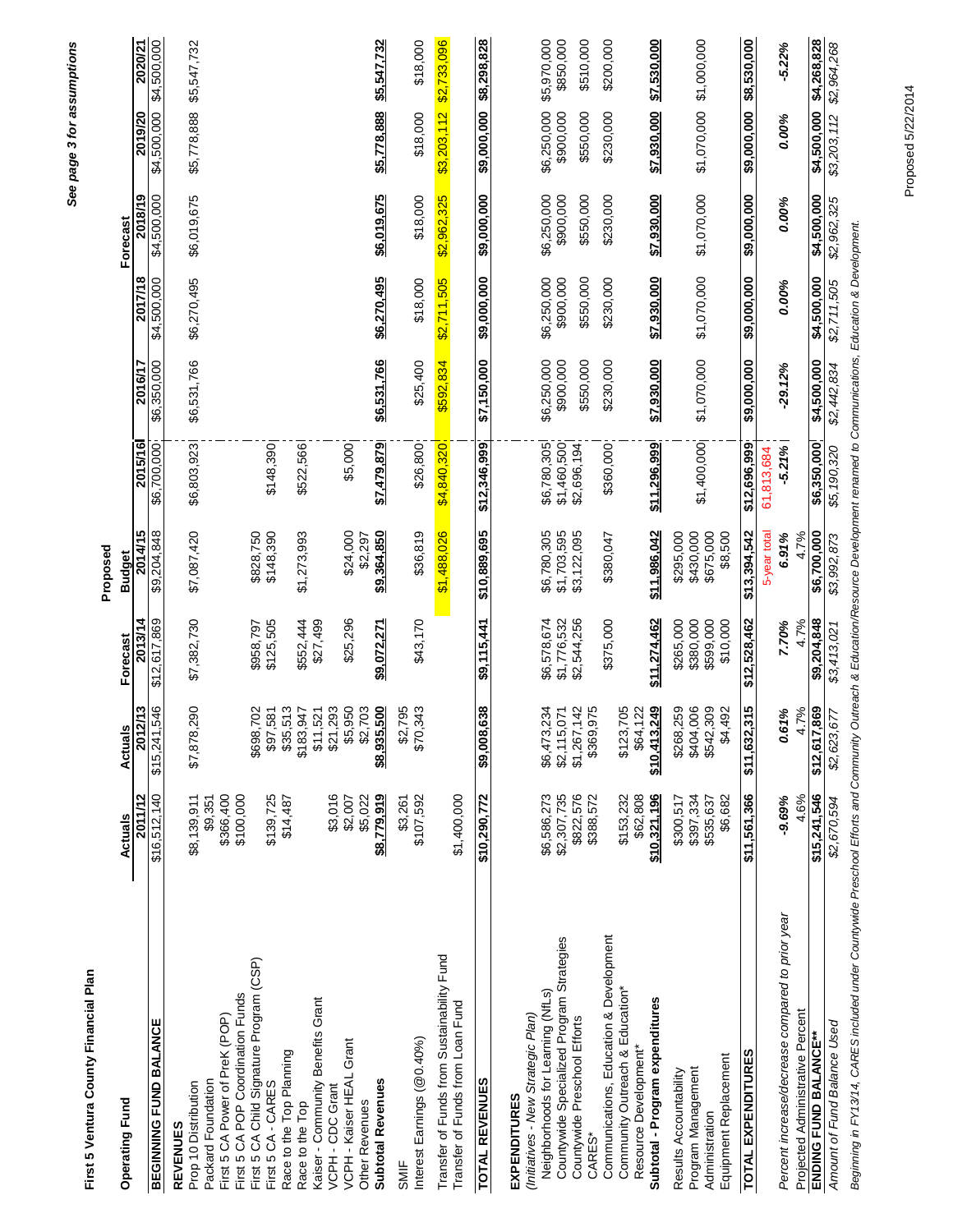|                                                                                                                                                                                                           |               |                                         |                    |                           |                      |              |                       |                      | See page 3 for assumptions |                      |
|-----------------------------------------------------------------------------------------------------------------------------------------------------------------------------------------------------------|---------------|-----------------------------------------|--------------------|---------------------------|----------------------|--------------|-----------------------|----------------------|----------------------------|----------------------|
|                                                                                                                                                                                                           |               |                                         |                    | Proposed                  |                      |              |                       |                      |                            |                      |
| Community Investment Loan Fund                                                                                                                                                                            | Actuals       | Actuals                                 | Forecast           | <b>Budget</b>             |                      |              |                       | Forecast             |                            |                      |
|                                                                                                                                                                                                           | 2011/12       | 2012/13                                 | 2013/14            | 2014/15                   | 2015/16              | 2016/17      | 2017/18               | 2018/19              | 2019/20                    | 2020/21              |
| BEGINNING FUND BALANCE                                                                                                                                                                                    | \$2,704,532   | \$1,123,595                             | \$1,122,890        | 81,047,749                | \$148,768            | \$255,328    | \$121,562             | \$136,498            | \$311,511                  | \$72,464             |
| REVENUES/LOAN REPAYMENTS                                                                                                                                                                                  |               |                                         |                    |                           |                      |              |                       |                      |                            |                      |
| Interest Earnings (@0.40%)                                                                                                                                                                                | \$17,363      | \$9,558<br>\$7,207                      | \$1,925<br>\$9,171 | \$4,191                   | \$595                | \$1,021      | \$486                 | \$546                | \$1,246<br>\$47,250        | \$290                |
| Interest Earnings on Loans (@4.25%)                                                                                                                                                                       | \$2,159       |                                         |                    | \$30,458                  | \$46,790             | \$43,763     | \$50,035              | \$48,442             |                            | \$50,960             |
| Loan Origination Fees                                                                                                                                                                                     | \$3,500       |                                         | \$1,787            | \$21,912                  | \$500                | \$6,000      | \$4,000               | \$500                | \$9,500                    | \$500                |
| Loan Repayments (Principal)                                                                                                                                                                               | ₷             | $\frac{$10,850}{$27,615}$               | \$31,000           | \$106,230                 | \$108,675            | \$606,082    | \$190,414             | \$175,525            | \$352,957                  | \$139,743            |
| TOTAL REVENUES/LOAN REPAYMENTS                                                                                                                                                                            | \$23,022      |                                         | \$43,883           | \$162,791                 | \$156,560            | \$656,866    | \$244,935             | \$225,013            | \$410,953                  | \$191,493            |
| EXPENDITURES/DISBURSEMENTS                                                                                                                                                                                |               |                                         |                    |                           |                      |              |                       |                      |                            |                      |
| Loan Implementation                                                                                                                                                                                       | \$28,959      | \$28,320                                | \$29,656           | \$26,140                  |                      | \$30,000     |                       |                      |                            |                      |
| Loan Disbursements (revolving \$1,300,000 loan fund)                                                                                                                                                      | \$175,000     | $\boldsymbol{\mathsf{S}}$               | \$89,368           | \$1,035,632               | \$30,000<br>\$20,000 | \$760,632    | \$30,000<br>\$200,000 | \$30,000<br>\$20,000 | \$30,000<br>\$620,000      | \$30,000<br>\$20,000 |
| TOTAL EXPENDITURES/DISBURSEMENTS                                                                                                                                                                          | \$203,959     | \$28,320                                | \$119,024          | $\sqrt{61,772}$           | \$50,000             | \$790,632    | \$230,000             | \$50,000             | \$650,000                  | \$50,000             |
| Transfer of Funds to Operating Fund                                                                                                                                                                       | $-$1,400,000$ |                                         |                    |                           |                      |              |                       |                      |                            |                      |
| ENDING FUND BALANCE                                                                                                                                                                                       | \$1,123,595   | \$1,122,890                             | 81,047,749         | \$148,768                 | \$255,328            | \$121,562    | \$136,498             | \$311,511            | \$72,464                   | \$213,956            |
|                                                                                                                                                                                                           |               |                                         |                    | Proposed                  |                      |              |                       |                      |                            |                      |
| Sustainability Fund (\$13m)                                                                                                                                                                               | Actuals       | <b>Actuals</b>                          | Forecast           | <b>Budget</b>             |                      |              |                       | Forecast             |                            |                      |
|                                                                                                                                                                                                           |               |                                         |                    |                           |                      |              |                       |                      |                            |                      |
|                                                                                                                                                                                                           | 2011/12       | 2012/13                                 | 2013/14            | 2014/15                   | 2015/16              | 2016/17      | 2017/18               | 2018/19              | 2019/20                    | 2020/21              |
| <b>BEGINNING FUND BALANCE</b>                                                                                                                                                                             | \$17,961,577  | $\overline{9}$<br>\$18,079,1            | \$18,164,129       | \$18,227,118              | \$16,812,001         | \$12,038,929 | \$11,494,251          | \$8,828,723          | \$5,901,712                | \$2,722,207          |
| Interest Earnings (@0.40%)                                                                                                                                                                                | \$117,563     | \$84,989                                | \$62,989           | \$72,908                  | \$67,248             | \$48,156     | \$45,977              | \$35,315             | \$23,607                   | \$10,889             |
| <b>Transfer of Funds to Operating Fund<br/>TOTAL</b>                                                                                                                                                      |               |                                         |                    |                           |                      |              |                       |                      |                            |                      |
|                                                                                                                                                                                                           | \$18,079,140  | $\boldsymbol{\mathsf{S}}$<br>\$18,164,1 | \$18,227,118       | \$16,812,001              | \$12,038,929         | \$11,494,251 | \$8,828,723           | \$5,901,712          | \$2,722,207                | S                    |
| **Note: The following demonstrates the amount to be reserved from the Operating Fund balance for the Equipment Replacement Fund and is based on the depreciation schedule for the useful life of assets.  |               |                                         |                    |                           |                      |              |                       |                      |                            |                      |
|                                                                                                                                                                                                           |               |                                         |                    | Proposed                  |                      |              |                       |                      |                            |                      |
| Equipment Replacement Fund (\$25k)**                                                                                                                                                                      | Actuals       | <b>Actuals</b>                          | Forecast           | <b>Budget</b>             |                      |              |                       | Forecast             |                            |                      |
|                                                                                                                                                                                                           | 2011/12       | 2012/13                                 | 2013/14            | 2014/15                   | 2015/16              | 2016/17      | 2017/18               | 2018/19              | 2019/20                    | 2020/21              |
| <b>BEGINNING FUND BALANCE</b>                                                                                                                                                                             | \$17,119      | g3<br>7.77                              | \$21,041           | \$17,682                  | \$14,494             | \$15,982     | \$15,387              | \$12,682             | \$12,682                   | \$13,751             |
| Annual depreciation of equipment<br><b>REVENUES</b>                                                                                                                                                       | \$7,346       | \$6,768                                 | \$6,641            | \$5,312                   | \$6,488              | \$4,405      | \$5,795               | \$6,069              | \$5,795                    | \$5,938              |
| <b>EXPENDITURES</b>                                                                                                                                                                                       |               |                                         |                    |                           |                      |              |                       |                      |                            |                      |
| Equipment                                                                                                                                                                                                 | ( \$6,682)    | (33,510)                                | (\$10,000)         | ( \$8,500)                | ( \$5,000)           | ( \$5,000)   | ( \$8, 500)           | ( \$5,000)           | ( \$5,000)                 | ( \$5,000]           |
| AMOUNT RESERVED FOR EQUIP. REPLACEMENT                                                                                                                                                                    | \$17,783      | \$21,041                                | \$17,682           | \$14,494                  | \$15,982             | \$15,387     | \$12,682              | \$13,751             | \$13,477                   | \$14,689             |
| ** Note: The following demonstrates the amount to be reserved from the Operating Fund balance for the Equipment Replacement Fund and is based on the depreciation schedule for the useful life of assets. |               |                                         |                    |                           |                      |              |                       |                      |                            |                      |
| Infrastructure Fund (\$10k)                                                                                                                                                                               | Actuals       | <b>Actuals</b>                          | Forecast           | Proposed<br><b>Budget</b> |                      |              |                       | Forecast             |                            |                      |
|                                                                                                                                                                                                           | 2011/12       | 2012/13                                 | 2013/14            | 2014/15                   | 2015/16              | 2016/17      | 2017/18               | 2018/19              | 2019/20                    | 2020/21              |
| <b>BEGINNING FUND BALANCE</b>                                                                                                                                                                             | င္တ           | <b>Q</b>                                | \$10,000           | \$10,000                  | \$10,000             | \$10,000     | \$10,000              | \$10,000             | \$10,000                   | \$10,000             |
| <b>REVENUES</b>                                                                                                                                                                                           |               |                                         |                    |                           |                      |              |                       |                      |                            |                      |
| Administration Budget Savings<br><b>EXPENDITURES</b>                                                                                                                                                      |               | \$10,000                                | င္တ                | S                         |                      |              |                       |                      |                            |                      |
| Infrastructure Expenditures                                                                                                                                                                               |               | င္တ                                     | \$O                | $\boldsymbol{\mathsf{S}}$ |                      |              |                       |                      |                            |                      |
| <b>AMOUNT RESERVED FOR INFRASTRUCTURE</b>                                                                                                                                                                 | $\frac{6}{3}$ | 610,000                                 | \$10,000           | \$10,000                  | \$10,000             | \$10,000     | \$10,000              | \$10,000             | \$10,000                   | \$10,000             |
|                                                                                                                                                                                                           |               |                                         |                    |                           |                      |              |                       |                      |                            |                      |

NOTE: Fund balances do not include Fair Market Value (FMV), the unrealized loss/gain on investments *NOTE: Fund balances do not include Fair Market Value (FMV), the unrealized loss/gain on investments*

Proposed 5/22/2014 Proposed 5/22/2014